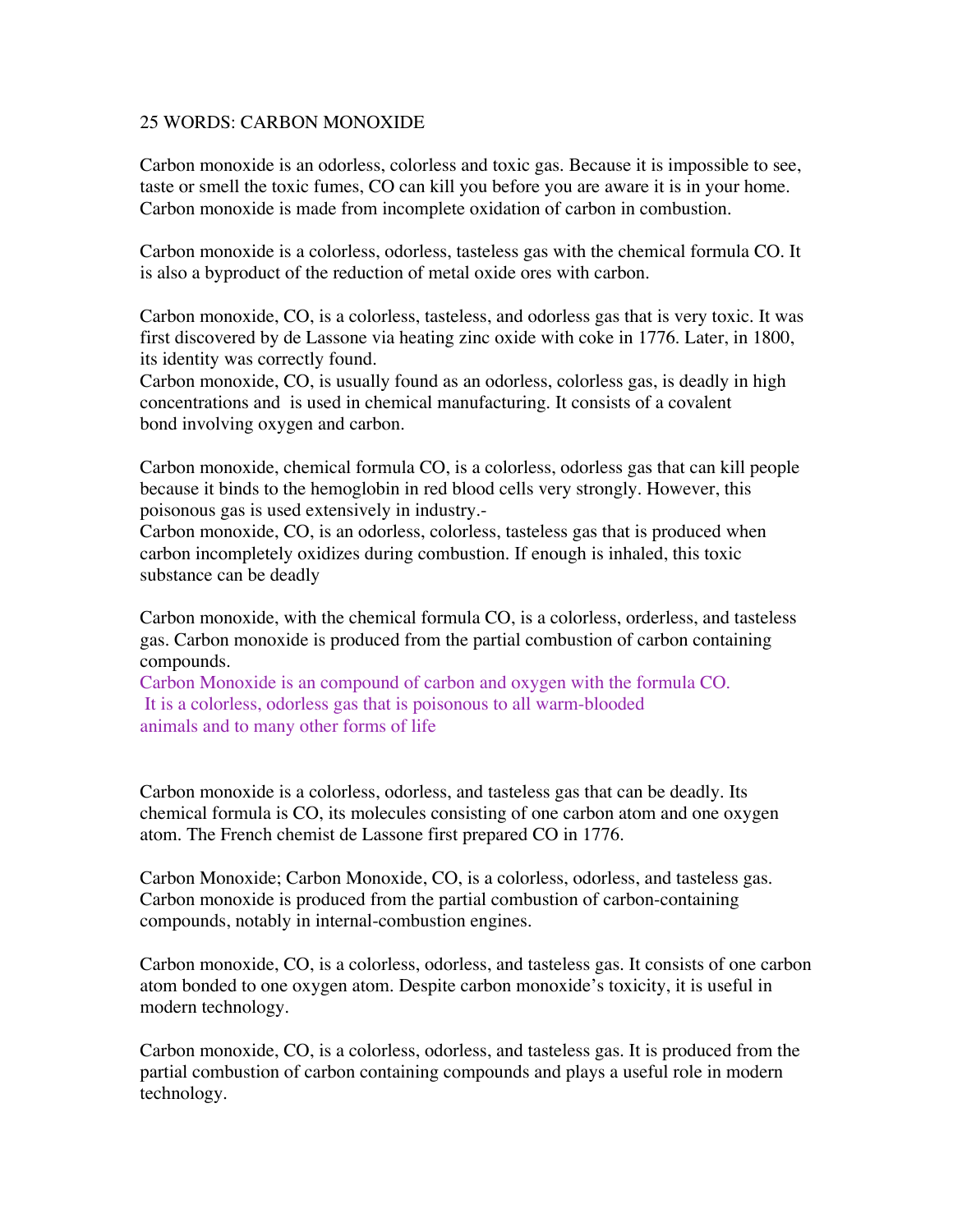CO; Carbon Monixide is a very poisonous gas and it has no odor or color. It was identified in 1800, and is found in high concentrations in cigarette smoke.

Carbon monoxide is a colorless, odorless, tasteless, poisonous gas. It is produced by the incomplete burning of solid, liquid, and gaseous fuels. Carbon monoxide is harmful when breathed because it displaces oxygen in the blood.

 Carbon monoxide has a chemical formula CO that has a triple- bond between the carbon and oxygen. It is used in modern technology and it give out carbon dioxide to the air.

Carbon Monoxide;chemical formula is CO, is a colorless ,odorless, and toxic gas. It is also a major industrial gas that has many applications in bulk chemicals manufacturing.

Carbon Monoxide; Carbon Monoxide, CO, is produced from partial combustion of carbon-containing compounds. It is odorless, colorless, tasteless, and is the cause of most fatal poisoning in many countries.

Carbon monoxide (: $C \equiv O$ :) is an odorless and significantly poisoning gas, produced from an incomplete combustion of carbon compounds. Although toxic, it is used as a precursor to many chemical manufacturing (e.g., detergents, methanol). Carbon monoxide has the formula, CO, is a colorless, odorless, and tasteless gas. There are two covalent bonds between the oxygen and carbon atoms. It has a high toxicity, but is used in modern technology.

Carbon monoxide is an odorless, colorless and toxic gas. Because it is impossible to see, taste or smell the toxic fumes, CO can kill you before you are aware it is in your home. At lower levels of exposure, CO causes mild effects that are often mistaken for the flu.

Carbon Monoxide; Carbon Monoxide, CO, is a colorless, odorless, poisonous gas. CO an industrial hazard resulting from the incomplete burning of natural gas. When burned in air, carbon monoxide produces carbon dioxide.

Carbon monoxide, a colorless, tasteless, and odorless gas with a chemical formula of CO. There is two covalent bonds and one coordinate covalent bond which makes this gas containing a triple bond.

Carbon monoxide, CO, has three resonance forms, the most chemically important of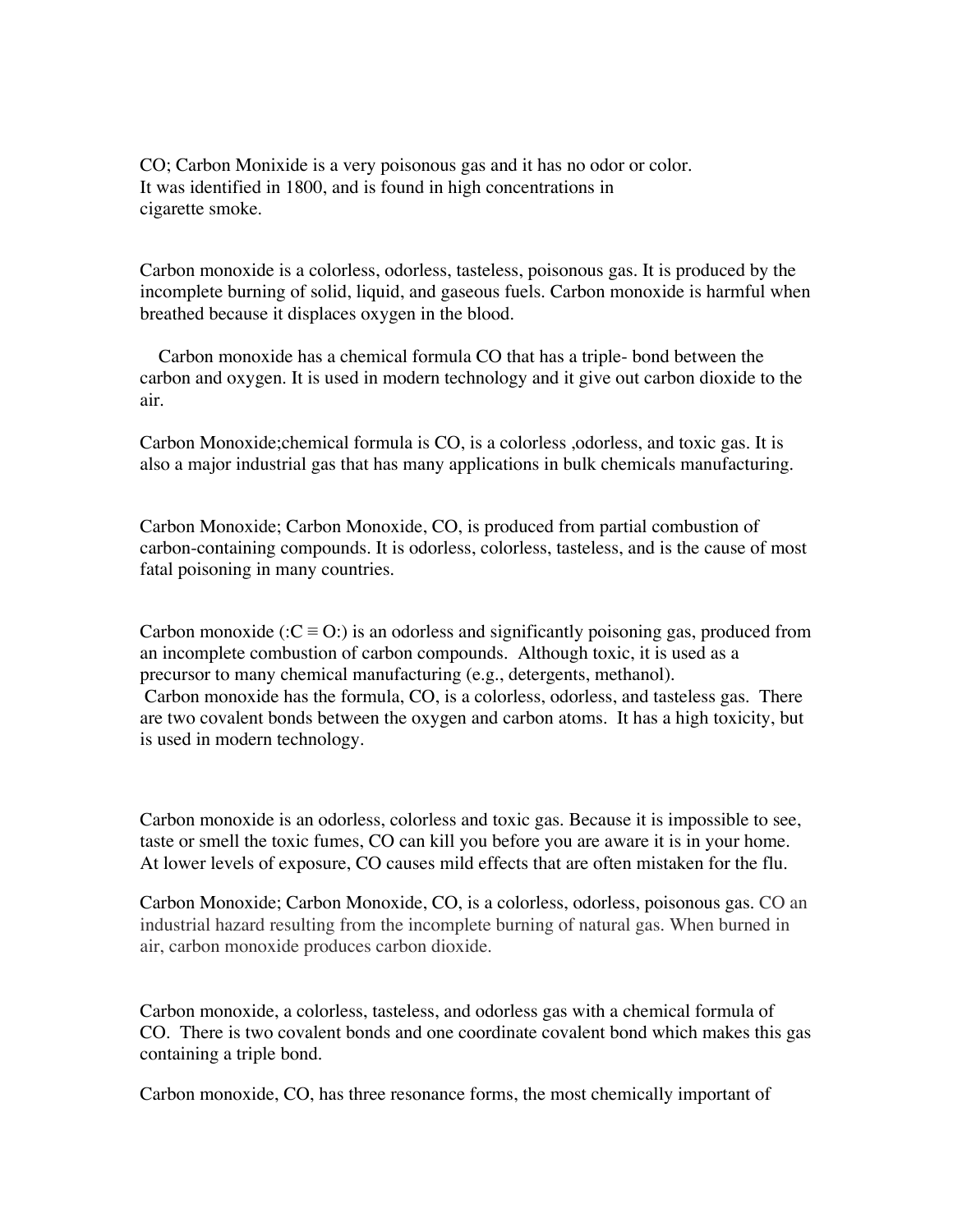which consists of a triple bond between a carbon and an oxygen atom. It is extremely deadly to humans, but important industrially.

Carbon monoxide, or CO, is a tasteless, odorless, and colorless gas present faintly in earth's atmosphere. It is used in chemical manufacturing and organic chemistry and is poisonous if inhaled in large quantities.

carbon monoxide; Carbon monoxide, with the chemical formula of CO, is a tasteless, colorless, and odorless gas. It has a significant fuel value, as shown when it burns the air with a blue flame.

Carbon monoxide, CO, has a triple bond between the C and O with a lone pair on both. It's produced in partial combustion of carbonic compounds and is harmful to humans

Carbon monoxide has the chemical formula CO and can be poisonous. Carbon monoxide was first made by a French chemist although it was identified by an English chemist named William Cumberland Cruishank.

Carbon Monoxide, (Symbolized as CO), is a clear, colorless, and poisonous gas that is produced by the combustion of carbon or organic fuels in a limited oxygen supply.

Carbon monoxide, CO, is colorless, odorless, and tasteless. It is relatively toxic gas, but its low level of detectability is what makes it a real threat

Carbon Monoxide, CO, is a colorless, odorless, tasteless, and poisonous gas produced by the incomplete burning of solid, liquid, and gaseous fuels. Exposure to high concentrations of CO will result in death.

Carbon monoxide is consist of a carbon and an oxygen atom covalently 12121111 covalent bond.

Carbon monoxide, CO, is a colorless, odorless, and tasteless gas. It has significant fuel value. Its molecules consist of one carbon atom covalently bonded to one oxygen atom.

Carbon monoxide, with the chemical formula CO, is a colorless, odorless, and tasteless gas. Its molecules consist of one carbon atom covalently bonded to one oxygen atom.

Carbon monoxide is an odorless, colorless and toxic gas. Because it is impossible to see, taste or smell the toxic fumes, CO can kill you before you are aware it is in your home. Carbon monoxide is made from incomplete oxidation of carbon in combustion. Carbon monoxide interferes with blood's ability to carry oxygen to the body's tissues and